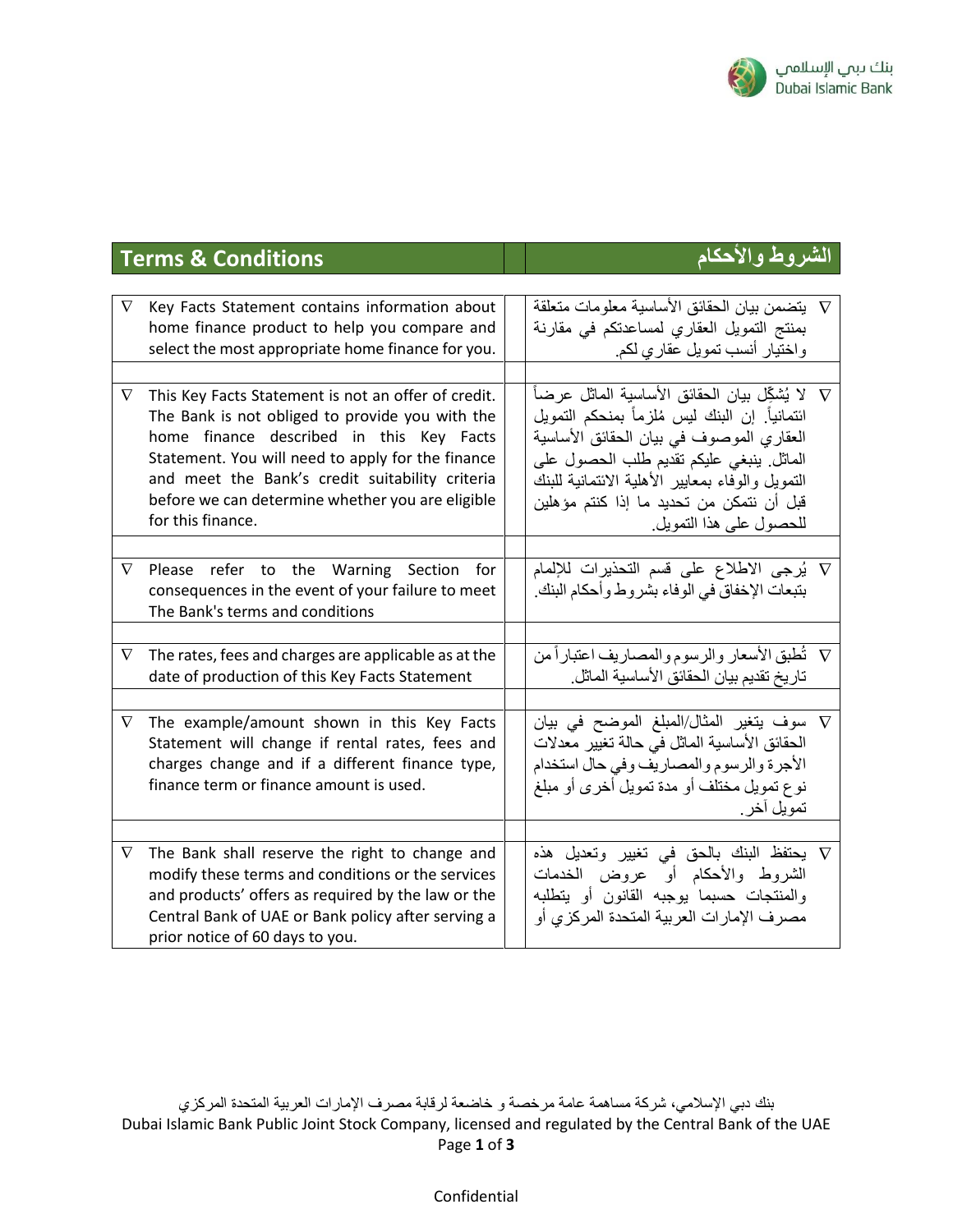

|          |                                                                                                        | تقتضيه سياسة البنك وذلك بعد تزويدكم بإخطار                                                   |          |
|----------|--------------------------------------------------------------------------------------------------------|----------------------------------------------------------------------------------------------|----------|
|          |                                                                                                        | مسبق مدته (60) يوماً.                                                                        |          |
|          |                                                                                                        |                                                                                              |          |
| $\nabla$ | Dubai Islamic Bank (DIB) has a strict policy of<br>keeping your information secret and secure.         | يطبق بنك دبي الإسلامي سياسة صارمة للحفاظ                                                     | $\nabla$ |
|          |                                                                                                        | على سرية وحماية بياناتكم.                                                                    |          |
| $\nabla$ | If the finance is approved, Dubai Islamic Bank (DIB)                                                   | في حالة الموافقة على التمويل، سوف يزودكم                                                     | $\nabla$ |
|          | will provide you with a copy of the contract to read                                                   | بنك دبي الإسلامي بنسخة من العقد لقراءتها                                                     |          |
|          | and with appropriate time to review before                                                             | ومنحكم مهلة كافية للمر اجعة قبل توقيعه.                                                      |          |
|          | signing it.                                                                                            |                                                                                              |          |
|          |                                                                                                        |                                                                                              |          |
| $\nabla$ | You are eligible for a Cooling-off period of                                                           | √ يحق لكم ممارسة خيار إلغاء الشراء (خيار                                                     |          |
|          | maximum of 5 days. You can cancel or change the                                                        | المراجعة) خلال فترة أقصاها (5) أيام. ويمكنكم                                                 |          |
|          | application during the Cooling-Off period. In this                                                     | أثناء فترة المراجعة القيام بإلغاء الطلب أو                                                   |          |
|          | case, the Bank will charge Due diligence and<br>Documentation Fee as per the Schedule of               | تغييره. وفي هذه الحالة، يطبق البنك رسوم<br>الدر اسة الائتمانية وإعداد المستندات وفقأ لجدول   |          |
|          | Charges. You can waive the Cooling-off period and                                                      | الرسوم. يمكنكم التنازل عن فترة المراجعة                                                      |          |
|          | avail the Finance immediately after approval.                                                          | والحصول على التمويل فوراً بعد الموافقة.                                                      |          |
|          |                                                                                                        |                                                                                              |          |
| $\nabla$ | The bank is not permitted to charge profit on                                                          |                                                                                              |          |
|          | accrued profit in accordance with the Article (121),                                                   | المنز اكمة وذلك وفقاً للبند 3 من المادة (121)                                                |          |
|          | Clause 3 in Decretal Federal law No. (14) of 2018,                                                     | من المرسوم بقانون اتحادي رقم (14) لسنة                                                       |          |
|          | Regarding the Central Bank & Organization of                                                           | 2018 في شأن المصرف المركزي وتنظيم                                                            |          |
|          | <b>Financial Institutions and Activities</b>                                                           | المنشآت والأنشطة المالية.                                                                    |          |
|          |                                                                                                        |                                                                                              |          |
| $\nabla$ | You alone shall be responsible for the correctness<br>of the information and data that are provided to | V تتحملون وحدكم المسؤولية عن صحة المعلومات<br>والبيانات المقدمة لكتابة بيان الحقائق الأساسية |          |
|          | make this Key Fact Statement                                                                           | الماثل                                                                                       |          |
|          |                                                                                                        |                                                                                              |          |
| $\nabla$ | The finance facility agreement and other terms                                                         | V   تخضع اتفاقية التسهيلات التمويلية والشروط                                                 |          |
|          | and conditions shall be governed by the UAE                                                            | والأحكام الأخرى للقوانين  ذات الصلة في دولة                                                  |          |
|          | relevant laws as applied by the competent courts                                                       | الإمار ات العربية المتحدة وفقاً لما هو معمول به                                              |          |
|          | of the UAE to the extent these laws do not conflict                                                    | في محاكم دولة الإمارات العربية المتحدة                                                       |          |
|          | with the principles of Sharia in which cases the                                                       | المختصة طالما أن هذه القوانين لا تتعارض مع                                                   |          |
|          | principles of Sharia shall prevail.                                                                    |                                                                                              |          |